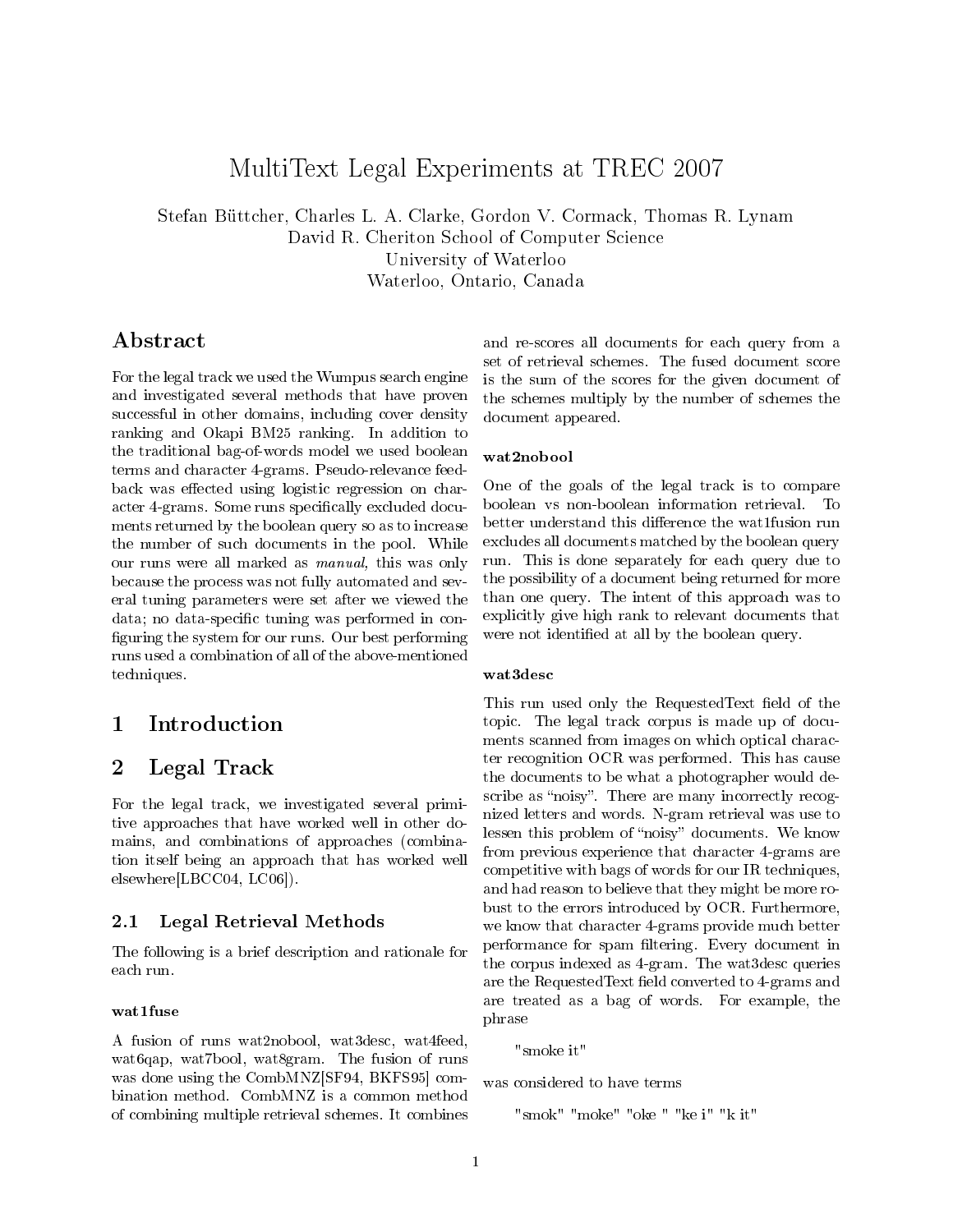| Source     | Run          | 4-gram Query                                                                   |  |  |
|------------|--------------|--------------------------------------------------------------------------------|--|--|
| Requested  | wat 3desc    | "Zmem", "memb", "embe", "mber", "bers", "ersh", "rshi", "ship",                |  |  |
| Text Field |              | "hipZ", "ipZa", "pZan", "Zand", "ando", "ndor", "dorZ", "orZp",                |  |  |
|            |              | "rZpa", "Zpar", "part", "arti", "rtic", "tici", "icip",,"estZ"                 |  |  |
| Final      | wat9boolgram | "tradeZorganiz", "Ztra", "trad", "rade", "adeZ", "deZo", "eZor",               |  |  |
| Query      |              | "Zorg", "orga", "rgan", "gani", "aniz", "nizZ", "tradeZassoc", "Ztra",         |  |  |
| Field      |              | "trad", "rade", "adeZ", "deZa", "eZas", "Zass",, "nceZ"                        |  |  |
| Feedback   | wat4feed     | "dxxe", "xckk", "irzp", "ticu", "ztel", "geme", "oves", "sxuu", "alty", "asua" |  |  |
| Method     |              | , "szys", "pzzn", "zxkd", "tzyf", "zflo", "mzco", "elxw", "lxwh", "ppar",      |  |  |
|            |              | ,"oned","appa","ofit","xuzc","gnsz","szyf","paym","yxxu",,"szsa                |  |  |

Table 1: 4-gram queries

The 4-gram bag of word queries are issued against the corpus using the okapi BM25[RWJ<sup>+</sup>95] document ranking.

#### wat4feed

We implemented a new pseudo feedback method for the legal track. For feedback, we took the top-scoring 20 documents from each run and assumed them to be relevant. We took the lowest-scoring 20 documents (at the depth returned by the boolean query: the value of the FinalB field) and assumed them to be non-relevant. The documents were parsed into overlapping character 4-grams and logistic regression was used to determine the 4-grams most associated with relevant documents. These 4-grams were used as the query in a BM25 run.

#### wat5nofeed

A fusion of runs wat2nobool, wat3desc, wat6qap, wat7bool, wat8gram. The fusion of runs was done using the CombMNZ combination method. This run is almost the same as the wat1fusion but wat4feed was not included for combination.

#### wat6qap

A "relaxed" version of the boolean run. This run was ranked using cover density ranking. The approach that MutliText has used with success over the years for IR and QA[CCKL00, CCL01] that searches for short intervals of text containing important terms from the query. We the run relaxed because the highest-level disjuncts (or conjuncts) from the boolean queries are removed. For example, the query

$$
("smoke" or "eigarette") and ("girl" or "boy")
$$

was considered to have two terms:

("smoke" or "cigarette") ("girl" or "boy")

#### wat7bool

This is our "boolean" run. The run is ranked with by proximity-ranked[CC96] boolean queries. The queries were recast in GCL, the MultiText query language, and ranked in inverse proportion to the length of interval of text satisfying the query. This approach should give roughly the same documents as supplied, but ranked so as to improve early relevance.

#### wat8gram

A fusion of runs wat3desc, wat4feed, wat9boolgram The fusion of runs was done using the CombMNZ combination method.

### wat9boolgram

This run was not submitted but was one the of runs combined to create wat8gram. Each boolean query was converted to a bag of words. The bag of words were then converted to 4-grams. The 4-gram bag of word queries are issued against the corpus using the okapi BM25 document ranking. This run is very similar to wat3desc which uses 4-grams from the RequestedText field where this runs user 4-grams from the FinalQuery field.

#### N-Gram Query Examples

Table 1 shows the 4 grams produced by the different runs for query 93. The FinalQuery field for topic 93 is:

("trade organiz!" OR "trade assoc!") AND (member! OR participat!) AND (property OR casualty) AND insurance

The RequestText field is: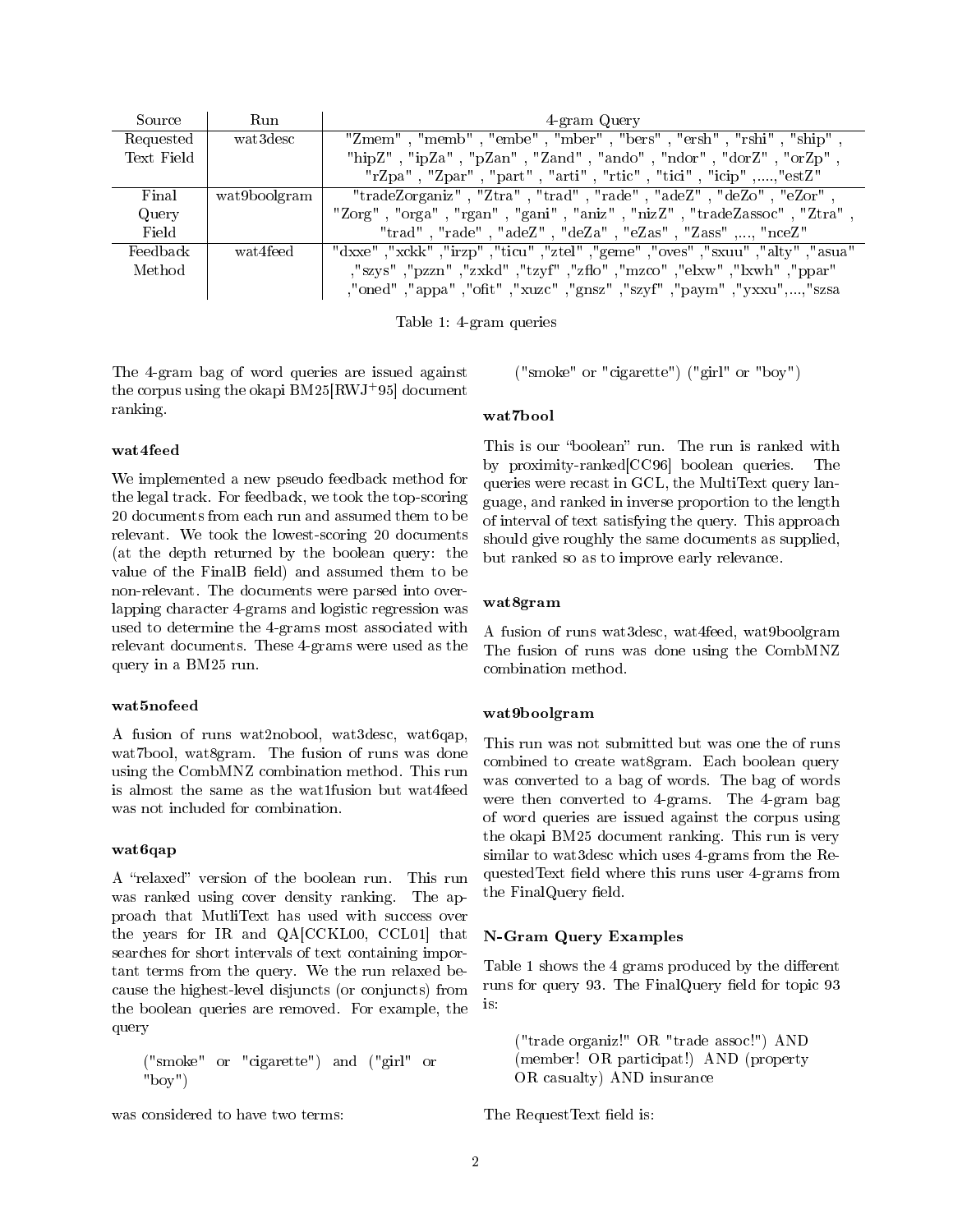

Figure 1: Legal Runs - Precision Recall

Submit all documents that relate to or discuss membership and/or participation in trade associations or organization related to the propert y and casualty insurance industry. Documents, reports, or publications created or published by such trade associations or organizations are specificall y excluded from this request.

The "Z" in the query defines white space. The Feedback query terms are very interesting as only the most important part of the word is used for feedback. This might appear more true then it really is because the 4-gram are rank by importance and therefore the full word might appear but not be in order.

### 2.2 Legal Track Results

Table 2 shows our mean average precision(map), bpref scores and the number of relevant documents returned for our legal track runs. The fusion runs wat1fuse, wat1nofeed outperforms the other runs. Not including the feedback in the fusion has very little affect. Using the RequestText field as the query, wat3desc outperforms the boolean approach wat7bool with respect to map and bpref. It is surprising that using the RequestText retrieves over 50%

| run        | map    | bpref  | $#$ relevant |
|------------|--------|--------|--------------|
| wat1fuse   | 0.1415 | 0.3834 | 3666         |
| wat2nobool | 0.0383 | 0.1696 | 1635         |
| wat3desc   | 0.1079 | 0.3273 | 3365         |
| wat4feed   | 0.0364 | 0.2145 | 1542         |
| wat5nofeed | 0.1478 | 0.3866 | 3648         |
| wat6qap    | 0.0692 | 0.2720 | 2041         |
| wat 7bool  | 0.0912 | 0.3046 | 2133         |
| wat8gram   | 0.0878 | 0.3242 | 3382         |
|            |        |        |              |

Table 2: Legal Track Run Results

more relevant documents than the boolean . It is also unexpected that the boolean retrieval retrieves only 2133 of the 4344 relevant documents. This show that methods other than boolean need to be used to achieve full recal. Excluding the documents returned by the boolean run from the fusion does poorly as one might expect but it does find 1635 relevant documents. The Feedback wat4feed and relaxed boolean wat6qap don't seem to work as well as the other methods but they make an important contribution to the fusion run. Figure 1 shows the precision recall graphs for the legal track runs.